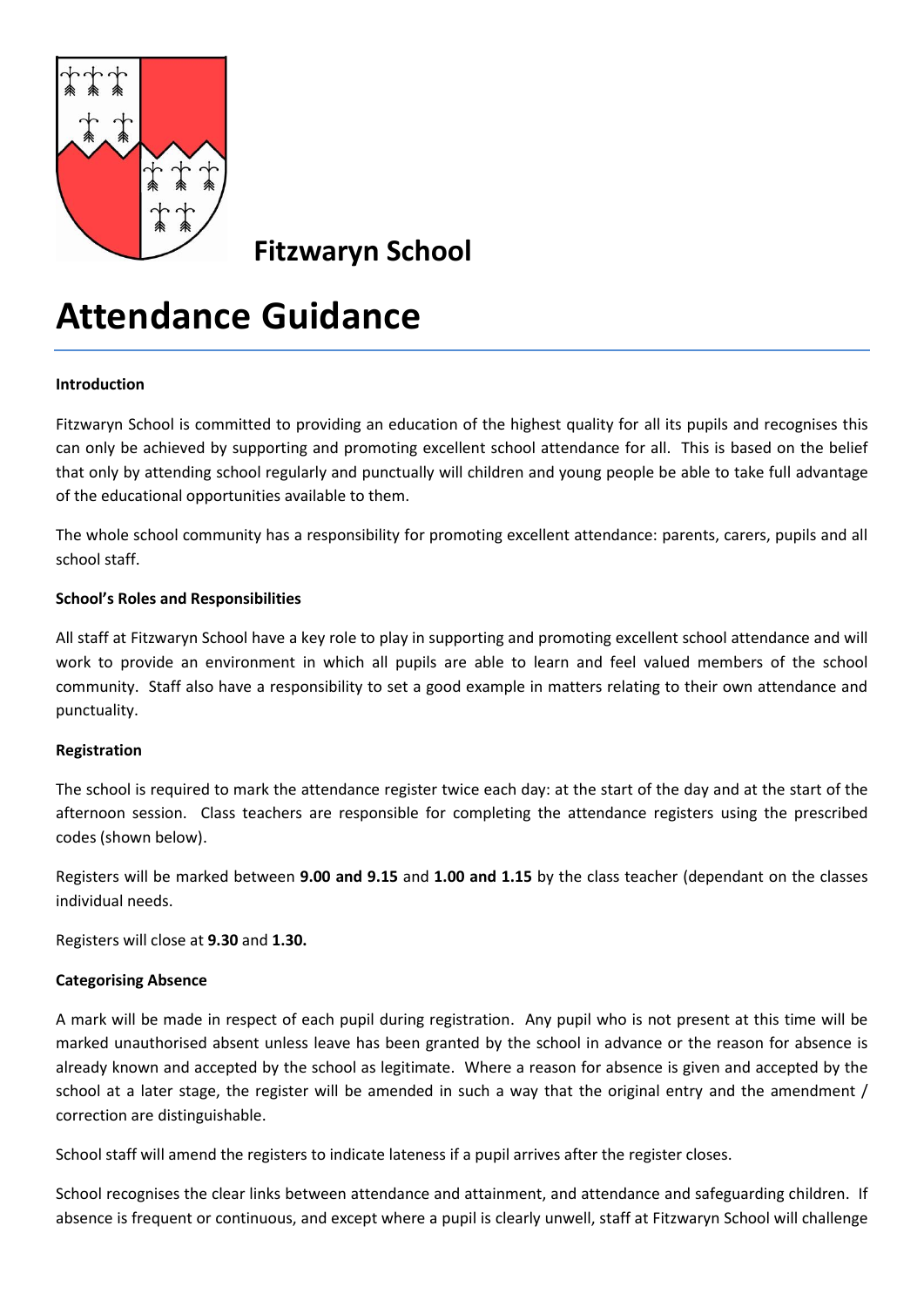parents about the need and reasons for their child's absence and will encourage them to keep absences to a minimum. A note or explanation from a child's home does not mean an absence becomes authorised. The decision whether or not to authorise an absence **will always rest with the school.**

## **Absences will be authorised in the following circumstances:**

- where leave has been granted by the school in advance, for example
	- o a pupil is involved in an **exceptional** special occasion e.g. family wedding
	- o in **exceptional** circumstances, where permission has been granted for a family holiday for which the parents have sought permission in advance
- where the school is satisfied that the child is too ill to attend
- where the pupil has a medical appointment, although parents should be encouraged to make these out of school hours wherever possible, and to return their child to school immediately afterwards – or send him/her to school beforehand (we do understand that some of our pupils at Fitzwaryn School have many medical appointments and these are unavoidable. For this reason we hold many clinics in school to help minimise absence and support parents and carers)
- where there is an unavoidable cause for the absence which is beyond the family's control, e.g. extreme weather conditions
- the absence occurs on a day exclusively set aside for religious observance by the religious body to which the pupil's parent belongs
- the pupil lives more than two miles (if he/she is under eight) or three miles (if he/she has reached eight) and no suitable transport arrangements have been made by the Local Authority
- in other **exceptional circumstances** (e.g. a family bereavement) and **for a very limited period**.

Except in the circumstances described above, absences will be unauthorised.

Some examples of reasons for **not** authorising absence would be:

- no explanation has been given by the parent/carer
- the school is not satisfied with the explanation
- the pupil is shopping during school hours
- the pupil is absent for **unexceptional** reasons, e.g. a birthday
- the pupil is absent from school on a family holiday without prior permission
- the pupil has been stopped during a truancy sweep and is unable (or the parent/carer is unable) to give a satisfactory reason for the absence

#### **Approved Educational Activity**

Where a pupil is engaged in off-site approved educational activities, the school will check his/her attendance on a daily basis before entering the appropriate code in the register.

#### **Collection and Analysis of Data**

A member of the school's office staff will ensure that attendance data is complete, accurate, analysed and reported to the Headteacher.

Accurate attendance returns are made to the DfE within the stipulated time frame.